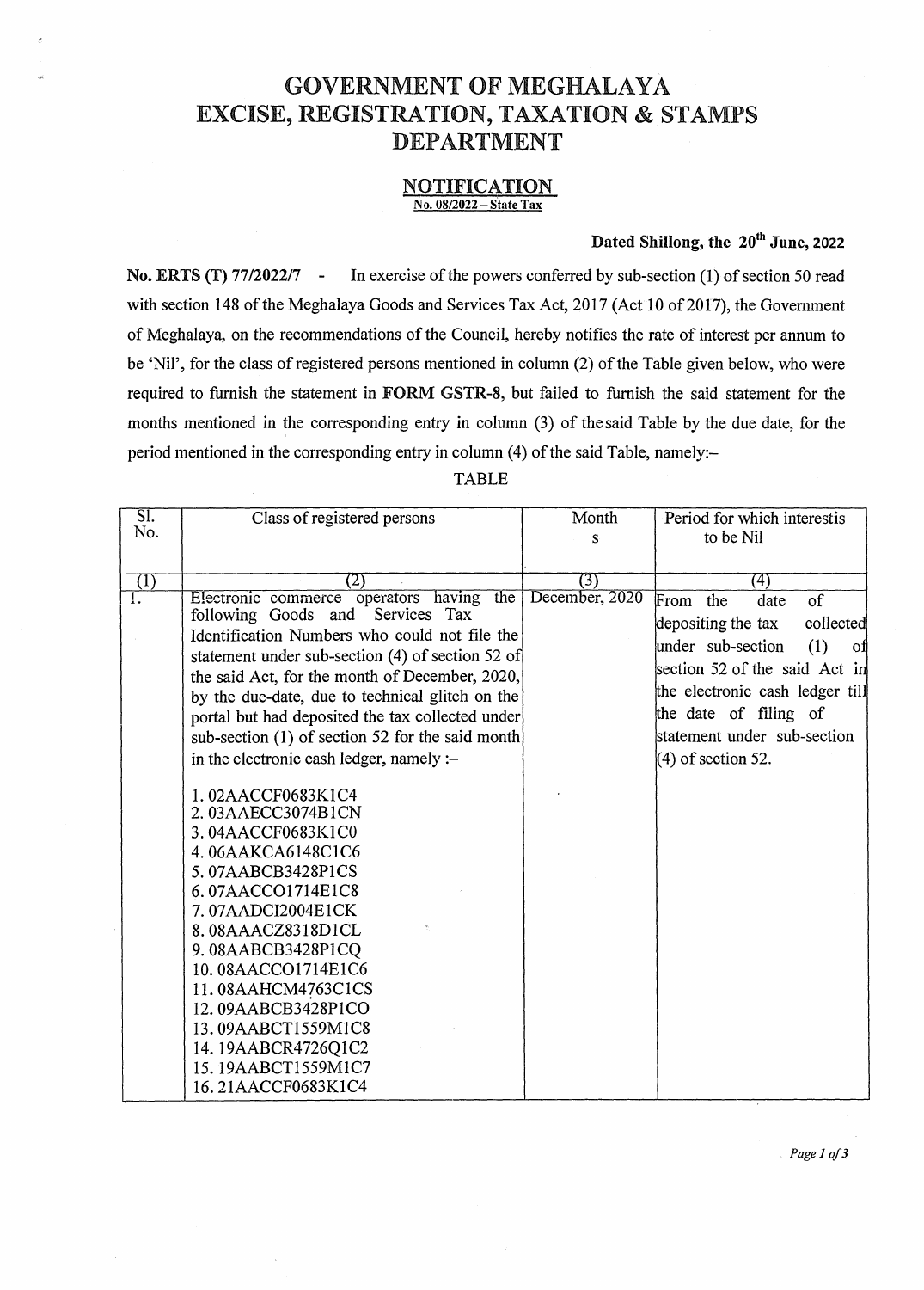|                  | 17.23AABCB3428P1CY                                                                           |                  |                                |
|------------------|----------------------------------------------------------------------------------------------|------------------|--------------------------------|
|                  | 18.27AAACZ8318D1CL                                                                           |                  |                                |
|                  | 19.32AAECC3074B1CM                                                                           |                  |                                |
|                  | 20.33AACCO1714E1CD                                                                           |                  |                                |
|                  | 21.03AACCF0683K1C2                                                                           |                  |                                |
|                  | 22.06AAHCM7396M1C0                                                                           |                  |                                |
|                  | 23.07AAACZ8318D1CN                                                                           |                  |                                |
|                  | 24.07AADCD4946L1CN                                                                           |                  |                                |
|                  | 25.07AAECC3074B1CF                                                                           |                  |                                |
|                  | 26.07AAKCA6148C1C4                                                                           |                  |                                |
|                  | 27.08AAECM9636P1CY                                                                           |                  |                                |
|                  | 28.08AAKCA6148C1C2                                                                           |                  |                                |
|                  | 29.09AAECC3074B1CB                                                                           |                  |                                |
|                  | 30.10AACCF0683K1C7                                                                           |                  |                                |
|                  | 31.10AAICA3918J1C8                                                                           |                  |                                |
|                  | 32.19AADCD4946L1CI                                                                           |                  |                                |
|                  |                                                                                              |                  |                                |
|                  | 33.23AADCD4946L1CT                                                                           |                  |                                |
|                  | 34.24AAHCM4763C1CY                                                                           |                  |                                |
|                  | 35.27AABCB3428P1CO                                                                           |                  |                                |
|                  | 36.32AACCF0683K1C1                                                                           |                  |                                |
|                  | 37.36AAACZ8318D1CM                                                                           |                  |                                |
|                  | 38.29AAFCD0915M1CS                                                                           |                  |                                |
|                  | 39.03AAICA3918J1C3                                                                           |                  |                                |
|                  | 40.06AACCF0683K1CW                                                                           |                  |                                |
|                  | 41.08AACCF0683K1CS                                                                           |                  |                                |
|                  | 42.09AADCD4946L1CJ                                                                           |                  |                                |
|                  | 43.19AACCF0683K1CP                                                                           |                  |                                |
|                  | 44.19AAICA3918J1CQ                                                                           |                  |                                |
|                  | 45.24AACCO1714E1CC                                                                           |                  |                                |
|                  | 46.27AADCD4946L1CL                                                                           |                  |                                |
|                  | 47.29AACCF0683K1CO                                                                           |                  |                                |
|                  | 48.29AADCD4946L1CH                                                                           |                  |                                |
|                  | 49.33AACCF0683K1CZ                                                                           |                  |                                |
|                  | 50.33AAICA3918J1C0                                                                           |                  |                                |
|                  | 51.36AADCD4946L1CM                                                                           |                  |                                |
|                  | 52.36AAICA3918J1CU                                                                           |                  |                                |
|                  | 53.09AACCF0683K1CQ                                                                           |                  |                                |
|                  | 54.09AAICA3918J1CR                                                                           |                  |                                |
|                  | 55.08AAICA3918J1CT                                                                           |                  |                                |
|                  | 56.24AAICA3918J1CZ                                                                           |                  |                                |
|                  | 57.27AAICA3918J1CT                                                                           |                  |                                |
|                  | 58.24AACCF0683K1CY                                                                           |                  |                                |
|                  | 59.07AACCF0683K1CU                                                                           |                  |                                |
|                  | 60.07AAICA3918J1CV                                                                           |                  |                                |
| $\overline{2}$ . | Electronic commerce operators having the following Goods and Services Tax                    | September, 2020, | From the date of depositing    |
|                  | Tax<br>Identification Numbers who could not file the                                         | October, 2020,   | the tax collected under sub-   |
|                  |                                                                                              | November, 2020,  | section $(1)$ of section 52 of |
|                  | statement under sub-section (4) of section 52 of<br>the said Act for the months mentioned in | December, 2020   | the said Act in the electronic |
|                  | column (3), by the due-date, due to technical                                                | and January,     | cash ledger till the date of   |
|                  | glitch on the portal but had deposited the tax                                               | 2021.            | of statement under<br>filing   |
|                  | collected under sub-section (1) of section 52 for                                            |                  | sub-section (4) of section 52. |
|                  | the said months in the electronic cash ledger:-                                              |                  |                                |
|                  |                                                                                              |                  |                                |

 $\frac{1}{2}$ 

*Page2of3*